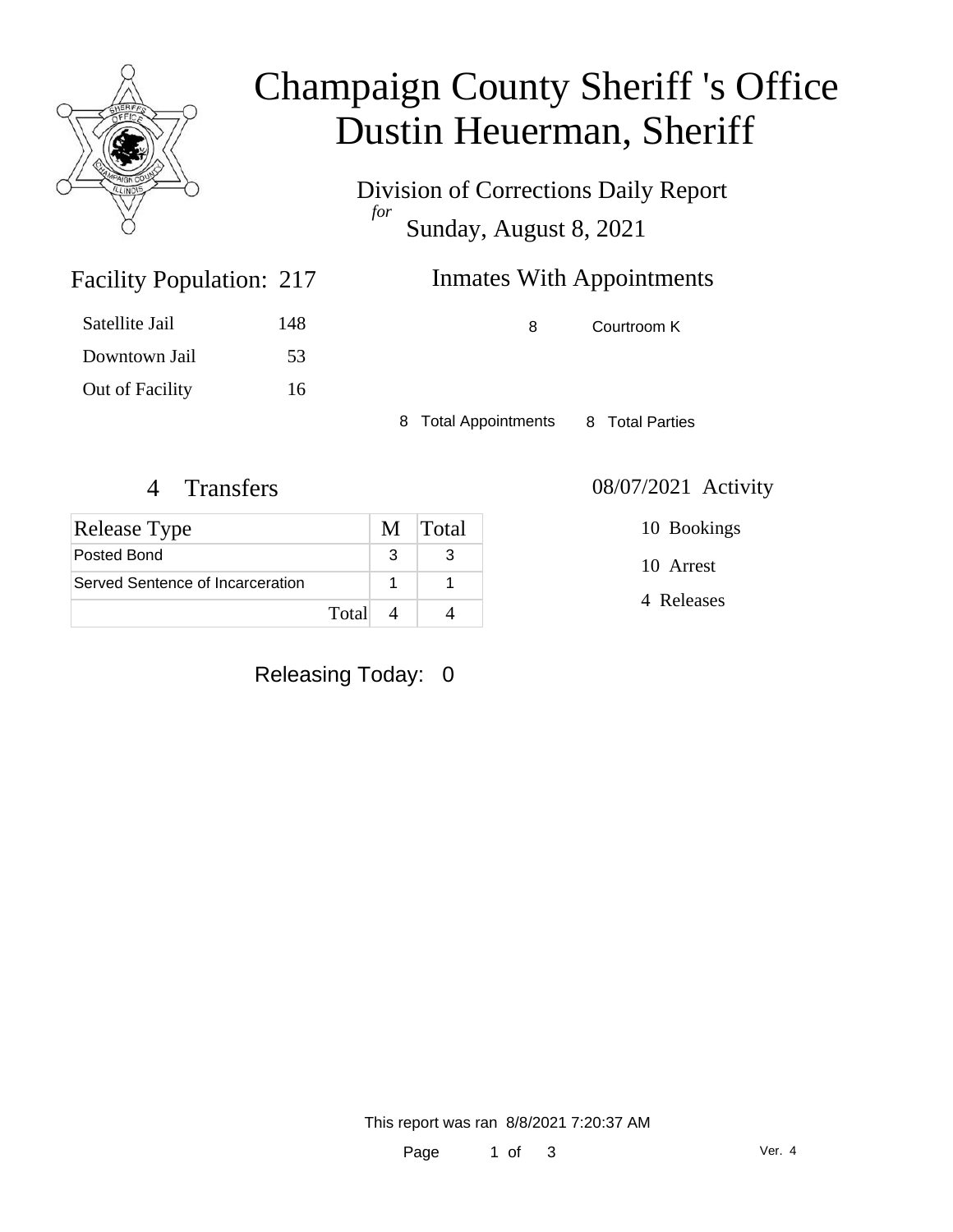

# Champaign County Sheriff 's Office Dustin Heuerman, Sheriff

Division of Corrections Daily Report *for* Sunday, August 8, 2021

### Custody Status Count

- Electronic Home Dentention 14
	- Felony Arraignment 13
		- Felony Other 2
	- Felony Pre-Sentence 4
		- Felony Pre-Trial 134
	- Felony Pre-Trial DUI 1
	- Felony Sentenced CCSO 10
	- Felony Sentenced IDOC 12
		- Hold Sentenced IDOC 1
	- Misdemeanor Arraignment 2
		- Misdemeanor Pre-Trial 2
			- Petition to Revoke 6
			- Remanded to DHS 13
			- Traffic Arraignment 1
				- Traffic Pre-Trial 1
		- Traffic Sentenced CCSO 1
			- Total 217

This report was ran 8/8/2021 7:20:37 AM